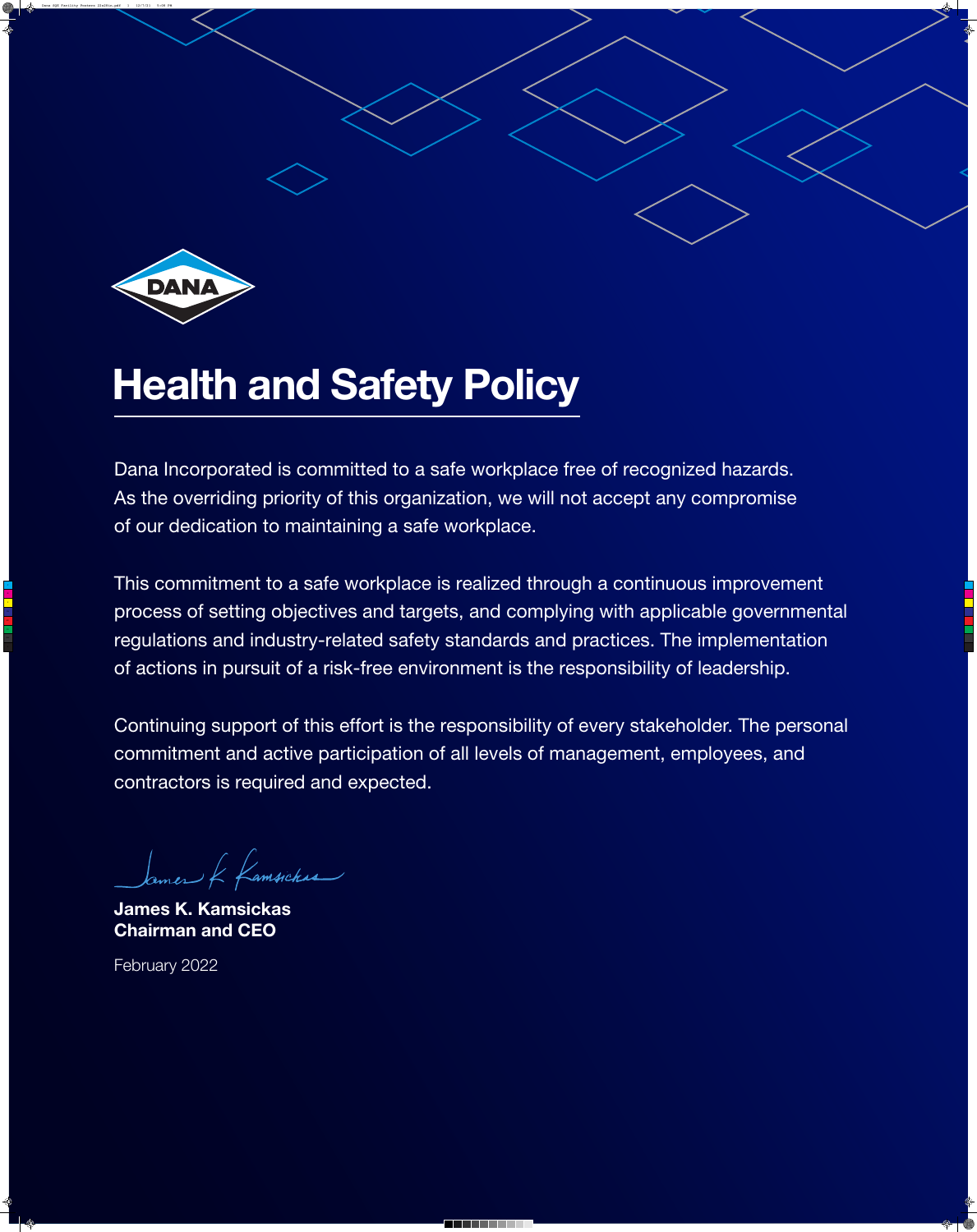

## Quality Policy

We commit to customer satisfaction and deliver with **pride and passion**.

We champion operational excellence and a **zero-defect approach**. We drive continuous improvement and remain "**Quality Focused All Day, Every Day**."

Sames & famsiches

**James K. Kamsickas Chairman and CEO**

February 2022